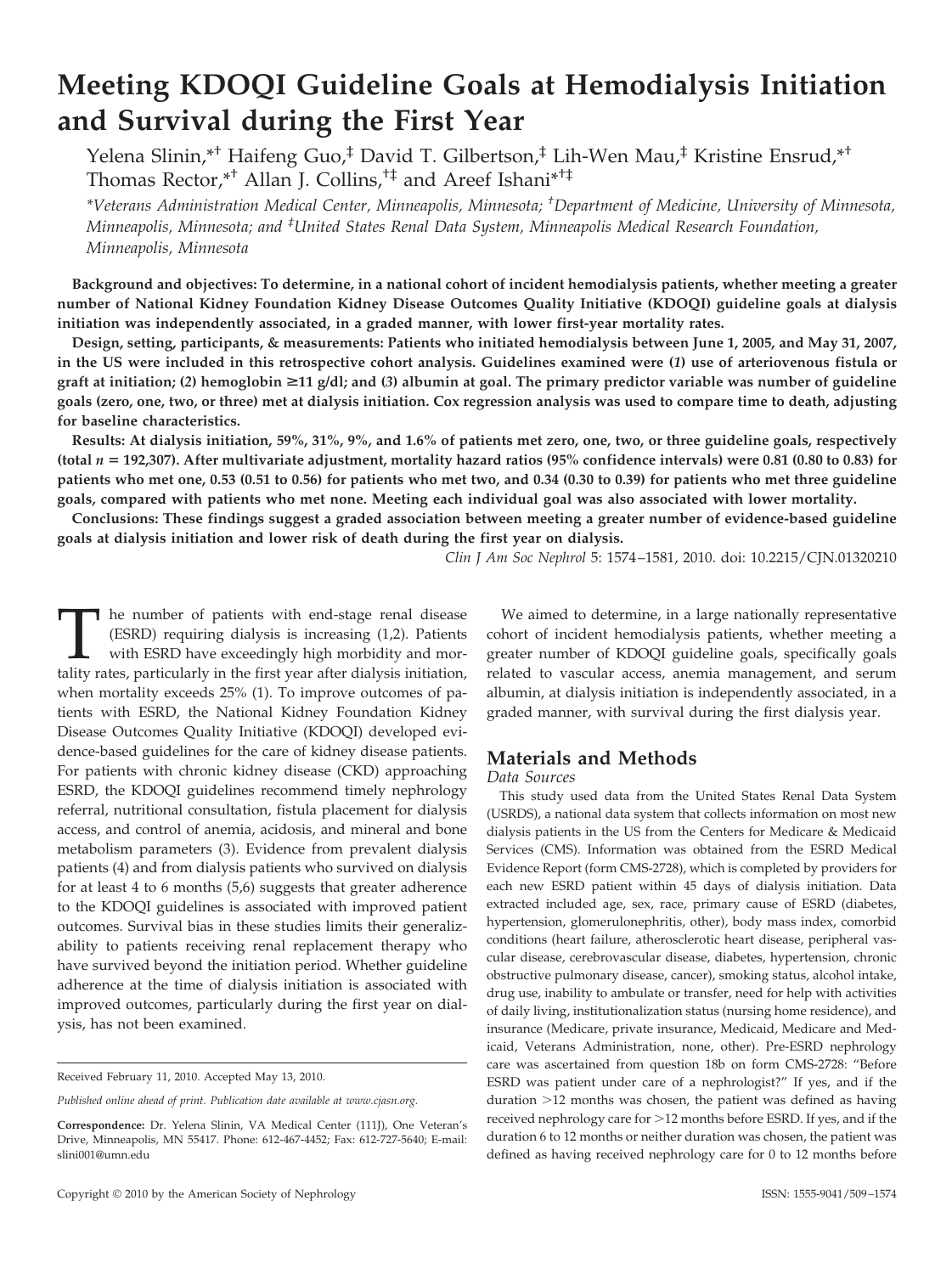ESRD. Similar assumptions were made to define duration of dietitian care based on question 18c: "Before ESRD was patient under care of kidney dietitian?"

#### *Patients*

We assembled a cohort of patients aged 20 years and older who initiated hemodialysis between June 1, 2005, and May 31, 2007, in the US. Patients who returned to hemodialysis from another renal replacement therapy modality, or who changed dialysis modality, underwent kidney transplant, or recovered kidney function within 60 days of their first ESRD service date were excluded from the analysis.

#### *Meeting Guideline Goals*

Data used to determine guideline adherence at dialysis initiation were obtained from form CMS-2728. Dialysis access information was obtained from question 18d: "What access was used on first outpatient dialysis? If not arteriovenous (AV) fistula: Is maturing AV fistula present? Is maturing AV graft present?" Hemoglobin and albumin values were obtained within 45 days before the first dialysis treatment.

The primary independent variable was number of guideline goals (zero, one, two, or three) met at dialysis initiation. The guideline goals examined in the analysis were: (*1*) use of AV fistula or graft at initiation; (2) hemoglobin  $\geq 11$  g/dl; and (3) serum albumin  $\geq 4.0$  g/dl when the method of measurement was bromcresol green or unspecified or  $\geq$ 3.7g/dl when the method of measurement was bromcresol purple.

#### *Follow-Up*

Follow-up began on the first dialysis date and continued for up to 365 days. Follow-up was censored at modality change (to peritoneal dialysis or home dialysis), transplantation, or recovery of kidney function. Death information was obtained from the Death Notification (form CMS-2746); this information has been shown to be accurate in 99.5% of cases (7).

#### *Statistical Analyses*

Baseline characteristics were compared between groups defined by the number of guideline goals met at dialysis initiation using ANOVA for continuous variables and the Chi-square test for categorical variables. Logistic regression analyses were performed to identify independent associations between study variables and meeting individual guideline goals. Kaplan-Meier curves of cumulative survival for groups that met each guideline goal, and number of guideline goals met (zero to three), were plotted and compared using the log rank test. Cox regression analysis was used to compare survival times adjusting for baseline sociodemographic characteristics, smoking status, alcohol intake and drug use, functional status parameters, and comorbid conditions as collected on form CMS-2728. All analyses were performed using version 9.1 SAS software. Estimated *P* values are reported without adjustment for making multiple comparisons.

#### **Results**

Overall, 201,425 patients initiated hemodialysis between June 1, 2005, and May 31, 2007. Of these, 198,904 were aged 20 years or older at the time of initiation, resided in one of the 50 U.S. states, the District of Columbia, Puerto Rico, or the U.S. Territories, and had valid information on form CMS-2728. We excluded 6597 patients who changed dialysis modality, underwent kidney transplant, or recovered renal function during the first 60 days after dialysis initiation, leaving 192,307 patients in the analytical cohort.

#### *Baseline Patient Characteristics*

Of the 192,307 patients included in the cohort, 65% were white, 30% were African American, 44% were women, 46% had ESRD secondary to diabetes, and 25% had private insurance (Table 1). The cohort primarily consisted of elderly patients; mean age was  $64 \pm 15$  years.

In the cohort, 113,605 patients (59%) met none of the guideline goals; 58,949 (31%) met one guideline goal; 16,641 (9%) met two guideline goals; and 3112 (1.6%) met all three guideline goals at hemodialysis initiation. Specifically, 18% of patients met the vascular access guideline goal, 26% the hemoglobin guideline goal, and 9% the albumin guideline goal.

## *Meeting Guideline Goals at Initiation by Pre-ESRD Nephrology Care*

Among the included patients, 32% received no predialysis nephrology care, 35% received predialysis nephrology care for 12 months or less, and 22% received predialysis nephrology care for more than 12 months; predialysis nephrology care was not reported for 12%. Number of KDOQI guidelines goals met at dialysis initiation increased with presence and duration of predialysis nephrology care (Table 2). Of patients who received predialysis nephrology care for more than 12 months, 43% met zero, 37% met one, 16% met two, and 4% met all three goals at dialysis initiation. Predialysis dietitian care was related to nephrology care; 0.3% of patients without nephrology care received dietitian care, as did 16% of patients with nephrology care for 12 months or less and 18% of patients with nephrology care for more than 12 months (Table 2).

## *Independent Correlates of Meeting Individual Guideline Goals*

Female sex, presence of most comorbid conditions, and functional status limitations were associated with lower frequency of meeting individual guideline goals (Table 3). Conversely, employment at dialysis initiation was associated with higher frequency of meeting all of the individual goals. African American race was associated with higher likelihood of starting dialysis with an AV fistula or AV graft, but lower likelihood of meeting the hemoglobin and albumin guideline goals. Older age was associated with better dialysis access and meeting the hemoglobin guideline goal. Hypertension and glomerulonephritis as causes of ESRD were independently associated with greater likelihood of meeting the hemoglobin and albumin guideline goals at dialysis initiation, compared with diabetes as cause of ESRD. History of cerebrovascular accident was associated with a 9% increased likelihood of hemoglobin  $\geq 11$  g/dl. Predialysis nephrology care was independently associated, in a graded manner, with increased likelihood of meeting all of the individual guideline goals (Table 3).

## *First Year Survival by Number of KDOQI Guideline Goals Met at Dialysis Initiation*

During follow-up, 47,809 patients (25%) died; 2957 (1.5%) were censored because of dialysis modality change, 3502 (1.8%) because of kidney transplant, and 4387 (2.3%) because of discontinuing dialysis due to restored kidney function.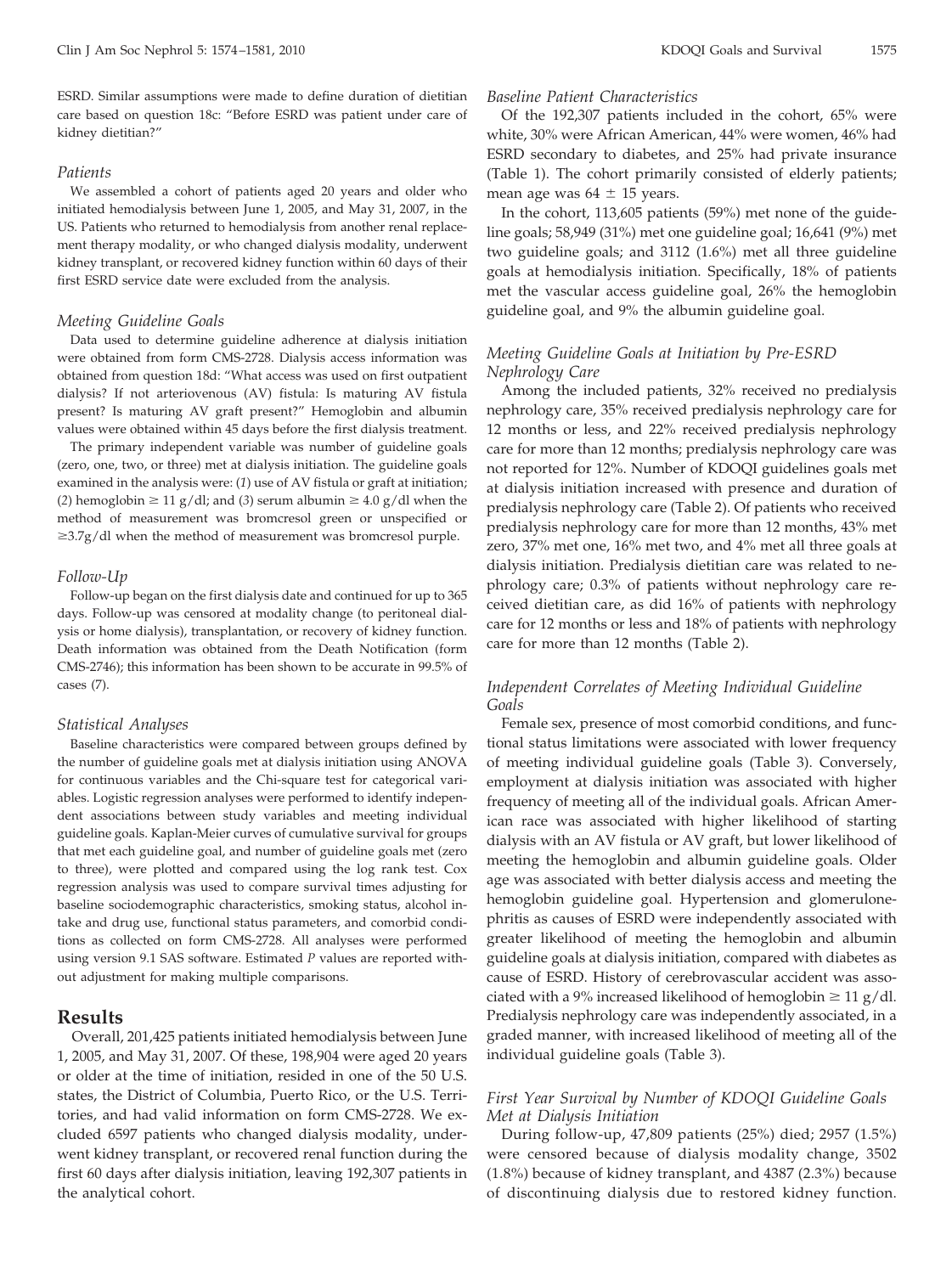# *Table 1*. Baseline patient characteristics by number of KDOQI guideline goals achieved at hemodialysis initiation

| <b>Baseline Characteristics</b>                       | Total                      | Number of Guideline Goals Met <sup>a</sup> |                |                |                      |  |
|-------------------------------------------------------|----------------------------|--------------------------------------------|----------------|----------------|----------------------|--|
|                                                       |                            | $\boldsymbol{0}$                           | $\mathbf{1}$   | 2              | $\mathfrak{Z}$       |  |
| $\boldsymbol{n}$                                      | 192,307                    | 113,605                                    | 58,949         | 16,641         | 3112                 |  |
| Age (mean $\pm$ SD)                                   | $64 \pm 15$                | $63 \pm 15$                                | $65 \pm 15$    | $65 \pm 14$    | $65 \pm 15$          |  |
| Women, $n$ (%)                                        | 85,228 (44)                | 52,509 (46)                                | 25,129(43)     | 6475 (39)      | 1115(36)             |  |
| Race, $n$ (%)                                         |                            |                                            |                |                |                      |  |
| White                                                 | 124,875 (65)               | 71,965 (63)                                | 39,161 (66)    | 11,459 (69)    | 2290 (74)            |  |
| African American                                      | 57,293 (30)                | 35,891 (32)                                | 16,528(28)     | 4231(25)       | 643 (21)             |  |
| Asian                                                 | 7762 (4.0)                 | 4280 (3.7)                                 | 2562(4.4)      | 762 (4.6)      | 158(5.3)             |  |
| Native American                                       | 2112(1.2)                  | 1310(1.2)                                  | 613(1.5)       | 170(1.3)       | 19(0.6)              |  |
| Other                                                 | 265(0.1)                   | 159(0.1)                                   | 85(0.1)        | 19(0.1)        | 2(0.1)               |  |
| Cause of ESRD, $n$ (%)                                |                            |                                            |                |                |                      |  |
| Diabetes                                              | 89,179 (46)                | 53,328 (47)                                | 27,575 (47)    | 7269 (44)      | 1007 (32)            |  |
| Hypertension                                          | 54,339 (28)                | 30,967 (27)                                | 17,163(29)     | 5116 (31)      | 1093(35)             |  |
| Glomerulonephritis                                    | 12,203(6.4)                | 6618 (5.8)                                 | 3881(7)        | 1396 (8.4)     | 308(10)              |  |
| Other                                                 | 36,586 (19)                | 22,692(20)                                 | 10,330(18)     | 2860 (17)      | 704 (23)             |  |
| Comorbid conditions, $n$ (%)                          |                            |                                            |                |                |                      |  |
| <b>ASHD</b>                                           | 44,389 (23)                | 25,680 (23)                                | 14,194 (24)    | 3823 (23)      | 692 (22)             |  |
| <b>CHF</b>                                            | 68,138 (35)                | 42,340 (37)                                | 20,714 (35)    | 4489 (27)      | 595 (19)             |  |
| <b>PVD</b>                                            | 29,540 (15)                | 17,779 (16)                                | 9097(15)       | 2289 (14)      | 375(12)              |  |
| CVA/TIA                                               | 19,861 (10)                | 11,660(10)                                 | 6317(11)       | 1635(10)       | 249(8)               |  |
| Functional status                                     |                            |                                            |                |                |                      |  |
| ADL help, $n$ (%)                                     | 22,175 (12)                | 14,638 (13)                                | 6325(11)       | 1096(6.6)      | 116(3.7)             |  |
| Institutionalized, $n$ (%)                            | 15,655(8)                  | 10,617(9)                                  | 4342(7)        | 637(3.8)       | 59 $(1.9)$           |  |
| Employed, $n$ (%)                                     | 18,121(9)                  | 9892 (9)                                   | 5641 (10)      | 2067(12)       | 521(17)              |  |
| BMI (mean $\pm$ SD)                                   | $28.6 \pm 7.7$             | $28.6 \pm 7.8$                             | $28.5 \pm 7.6$ | $28.7 \pm 7.3$ | $28.2 \pm 6.6$       |  |
| $eGFR$ (mean $\pm$ SD)                                | $10.5 \pm 4.9$             | $10.4 \pm 5.0$                             | $10.8 \pm 4.8$ | $10.6 \pm 4.3$ | $10.5 \pm 3.9$       |  |
| Erythropoietin use, $n$ (%)                           | 56,744 (30)                | 26,269 (23)                                | 20,654 (35)    | 8078 (49)      | 1743 (56)            |  |
| Predialysis nephrology care, $n$ (%)                  |                            |                                            |                |                |                      |  |
| 0 to 12 months                                        | 66,616 (35)                | 35,609 (31)                                | 22,571 (38)    | 7153 (43)      | 1283 (41)            |  |
| $>12$ months                                          | 41,747 (22)                | 17,939 (16)                                | 15,442(26)     | 6759 (41)      | 1607 (52)            |  |
| None                                                  | 61,542(32)                 | 44,861 (40)                                | 14,831 (25)    | 1730 (10)      | 120(3.9)             |  |
| Missing                                               | 22,402 (12)                | 15,196(13)                                 | 6105(10)       | 999(6.0)       | 102(3.3)             |  |
| Predialysis dietitian care, $n$ (%)<br>0 to 12 months |                            |                                            | 4827 (8.2)     | 2026 (12)      |                      |  |
| $>12$ months                                          | 13,327 (6.9)<br>4913 (2.6) | 6059(5.3)<br>1764(1.6)                     | 1842 (3.1)     | 1029(6.2)      | 415(13)<br>277 (8.9) |  |
| None                                                  | 138,200 (72)               | 84,120 (74)                                | 41,385 (70)    | 10,761(65)     | 1934 (62)            |  |
| Missing                                               | 35,867 (19)                | 21,661 (19)                                | 10,895(19)     | 2825 (17)      | 486(16)              |  |
| Hemoglobin (mean $\pm$ SD, g/dl)                      | $10.1 \pm 1.7$             | $9.2 \pm 1.2$                              | $11.0 \pm 1.7$ | $11.7 \pm 1.3$ | $12.2 \pm 0.9$       |  |
| Albumin (mean $\pm$ SD, $g/dl$ )                      | $3.1 \pm 0.7$              | $2.9 \pm 0.6$                              | $3.2 \pm 0.7$  | $3.7 \pm 0.6$  | $4.2 \pm 0.3$        |  |
| Access at initiation, $n$ (%)                         |                            |                                            |                |                |                      |  |
| Arteriovenous fistula                                 | 25,394 (13)                | NA                                         | 13,425(23)     | 9413 (57)      | 2556 (82)            |  |
| Arteriovenous graft                                   | 8462 (4.4)                 | NA                                         | 5199 (8.8)     | 2707 (16)      | 556 (18)             |  |
| Catheter                                              | 156,014 (81)               | 111,902 (99)                               | 39,688 (67)    | 4424 (27)      | NA                   |  |
| Other                                                 | 2305(1.2)                  | 1615(1.4)                                  | 598 $(1.0)$    | 92(0.6)        | NA                   |  |
| <b>Missing</b>                                        | 132(0.1)                   | 88 (0.1)                                   | 39(0.1)        | 5(0)           | NA                   |  |
| Maturing                                              | 33,312 (17)                | 22,190 (19)                                | 9486 (16)      | 1599 (10)      | 97(3.1)              |  |
| Arteriovenous graft maturing                          | 7747 (4.0)                 | 4673(4.1)                                  | 2385(4.1)      | 592 $(3.6)$    | 37(1.2)              |  |

ADL, activities of daily living; ASHD, atherosclerotic heart disease; BMI, body mass index; CHF, congestive heart failure; CVA/TIA, cerebrovascular accident/transient ischemic attack; eGFR, estimated GFR in ml/min per 1.73 m<sup>2</sup>; ESRD, end-stage renal disease; NA, not applicable; PVD, peripheral vascular disease.

 $^{\circ}$ All *P* < 0.001 for comparisons between groups.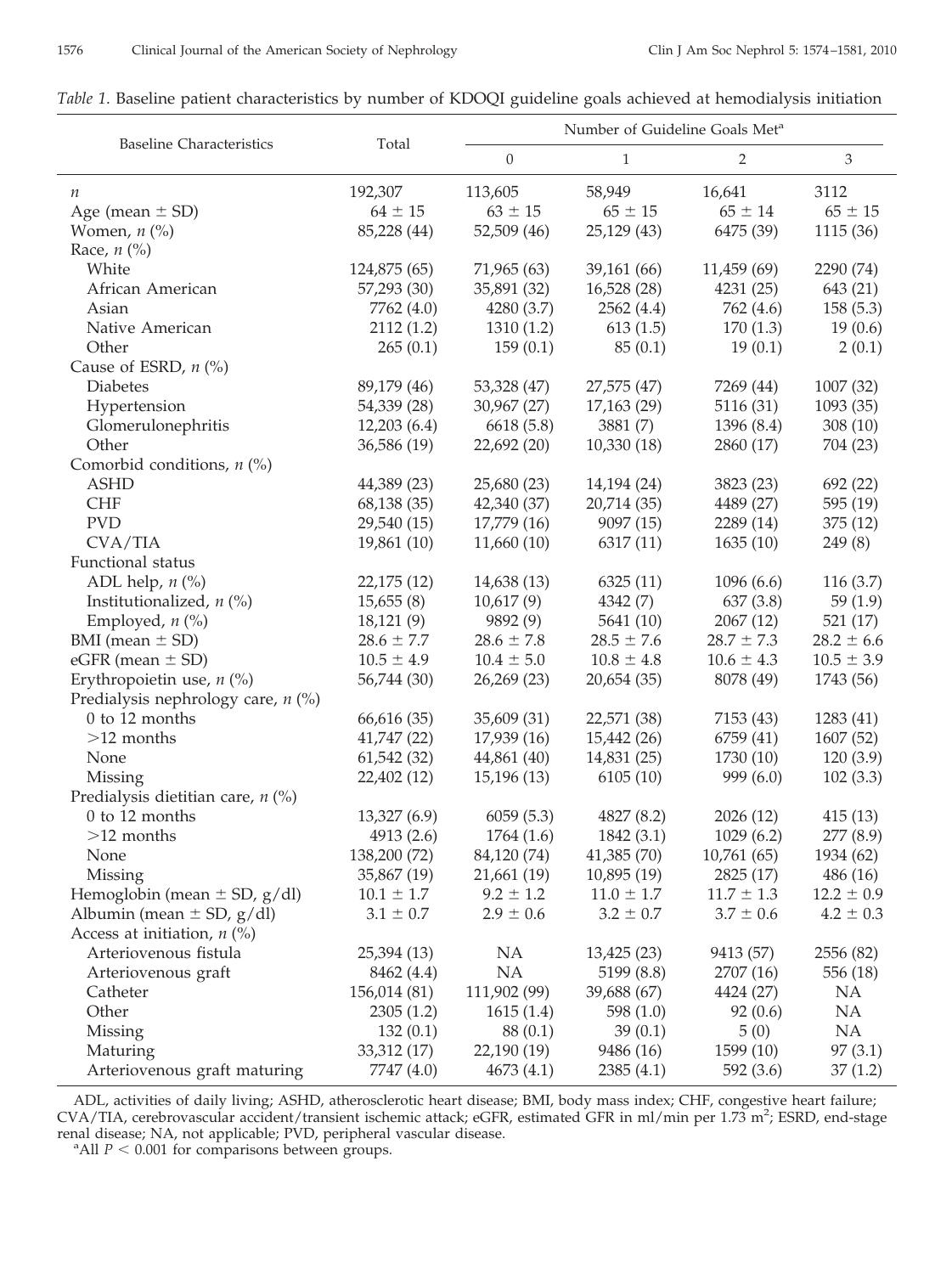|                                                          | Duration of Nephrology Follow-up |                       |              |                 |
|----------------------------------------------------------|----------------------------------|-----------------------|--------------|-----------------|
|                                                          | None                             | $0$ to $12$<br>Months | $>12$ Months | Unknown/Missing |
| Total $(n)$                                              | 61,542                           | 66,616                | 41,747       | 22,402          |
| Guideline goals met at initiation $(\%)$                 |                                  |                       |              |                 |
| $\theta$                                                 | 44,861 (73)                      | 35,609 (54)           | 17,939 (43)  | 15,196 (68)     |
|                                                          | 14,831 (24)                      | 22,571 (34)           | 15,442 (37)  | 6105(27)        |
| 2                                                        | 1730 (2.8)                       | 7153 (11)             | 6759 (16)    | 999 (4.5)       |
| 3                                                        | 120(0.2)                         | 1283(1.9)             | 1607(3.9)    | 102(0.5)        |
| Hemoglobin $\geq 11$ g/dl                                | 12,395(20)                       | 18,950 (29)           | 13,510 (32)  | 5194 (23)       |
| Albumin at goal                                          | 3650(5.9)                        | 6838 (10)             | 5723 (14)    | 1451(6.5)       |
| Arteriovenous fistula or graft used at initiation        | 2606(4.2)                        | 14,938 (22)           | 14,548 (35)  | 1764 (7.9)      |
| Arteriovenous fistula or graft maturing at<br>initiation | 9579 (16)                        | 15,728 (24)           | 9834 (24)    | 2957 (13)       |
| Dietitian care before dialysis                           | 174(0.3)                         | 10,579(16)            | 7437 (18)    | 50(0.2)         |

### *Table 2*. Meeting guideline goals at initiation by duration of nephrology follow-up

All  $P$  values for Chi-square test are  $\leq 0.0001$ .

Unadjusted patient survival by number of KDOQI guideline goals met at dialysis initiation is presented in Figure 1. Survival at 1 year was 71%, 76%, 86%, and 91% when zero, one, two, and three guideline goals were met, respectively,  $(P < 0.001)$ . A survival benefit was associated with meeting all individual guideline goals (Figures 2 through 4). Survival at 1 year was 81%, 77%, and 70% for patients who received predialysis nephrology care for more than 12 months, for 12 months or less, and not at all, respectively  $(P < 0.001)$ .

In multivariable analysis, a greater number of guideline goals met at dialysis initiation was independently associated with lower mortality during the first year of dialysis. Compared with meeting none of the guideline goals, meeting one, two, or three goals was each independently associated with lower first-year mortality rates: Adjusted hazards ratios (95% confidence interval) for death were 0.81 (0.80 to 0.83) for one goal, 0.53 (0.51 to 0.56) for two goals, and 0.34 (0.30 to 0.39) for three goals met (Table 4). Meeting each of the individual guideline goals was also independently associated with survival benefit after adjusting for multiple covariates including meeting the other two goals (Table 4). Predialysis nephrology care was also independently associated, in a graded manner, with survival benefit after multivariable adjustments including meeting each of the individual guideline goals: Adjusted hazards ratios (95% confidence interval) for death were 0.82 (0.80 to 0.84) for nephrology care for 12 months or less and 0.73 (0.70 to 0.75) for nephrology care for more than 12 months compared with no nephrology care.

# **Discussion**

Meeting KDOQI guideline-recommended goals for vascular access, anemia, and serum albumin at dialysis initiation, individually and cumulatively, was independently associated with significantly lower mortality during the first year of dialysis.

Different patient characteristics were independently associated with meeting individual guideline goals at dialysis initiation. Despite regular access to medical care, institutionalized patients were less likely to meet the goals. This might be explained by a high burden of disease in this patient population. We also found racial and gender disparities. Women were less likely than men to meet all of the three guideline goals. Our study confirms findings by other investigators that women are underrepresented among hemodialysis patients with AV fistulas (8,9). This difference may be attributable to smaller vascular diameter and higher rates of early primary fistula failure among female patients (10). Albumin and hemoglobin are also reported to be lower in women at dialysis initiation (11). In the general population, hemoglobin is lower in women than in men (12); the etiology of lower albumin in women is less clear. African American patients were also less likely to meet hemoglobin and albumin goals. Other investigators have reported that African Americans start dialysis with lower levels of hemoglobin and albumin (13), and require higher doses of erythropoietin to maintain hemoglobin at goal (14). The lower hemoglobin at dialysis initiation has been attributed to lower predialysis use of erythropoietin (13) and higher prevalence of the thalassemia gene (15) in African Americans.

Racial and gender disparities in anemia and nutritional parameters are difficult to modify. The CMS ESRD quality improvement efforts for dialysis patients resulted in decreased disparity in adequacy of hemodialysis dose, but not in anemia and nutritional management (16). These disparities might be the result of biologic differences as well as differences in access to care, quality of care, patient knowledge, health beliefs, and clinician bias (17). Regardless of the cause, these findings indicate a need to target interventions aimed at improved preparation for renal replacement therapy toward women and African Americans with advanced CKD.

Ours is the first study to report that African Americans are more likely than whites to initiate hemodialysis with AV fistulas or grafts. Other studies did not report association of race/ ethnicity with vascular access (8) or reported that African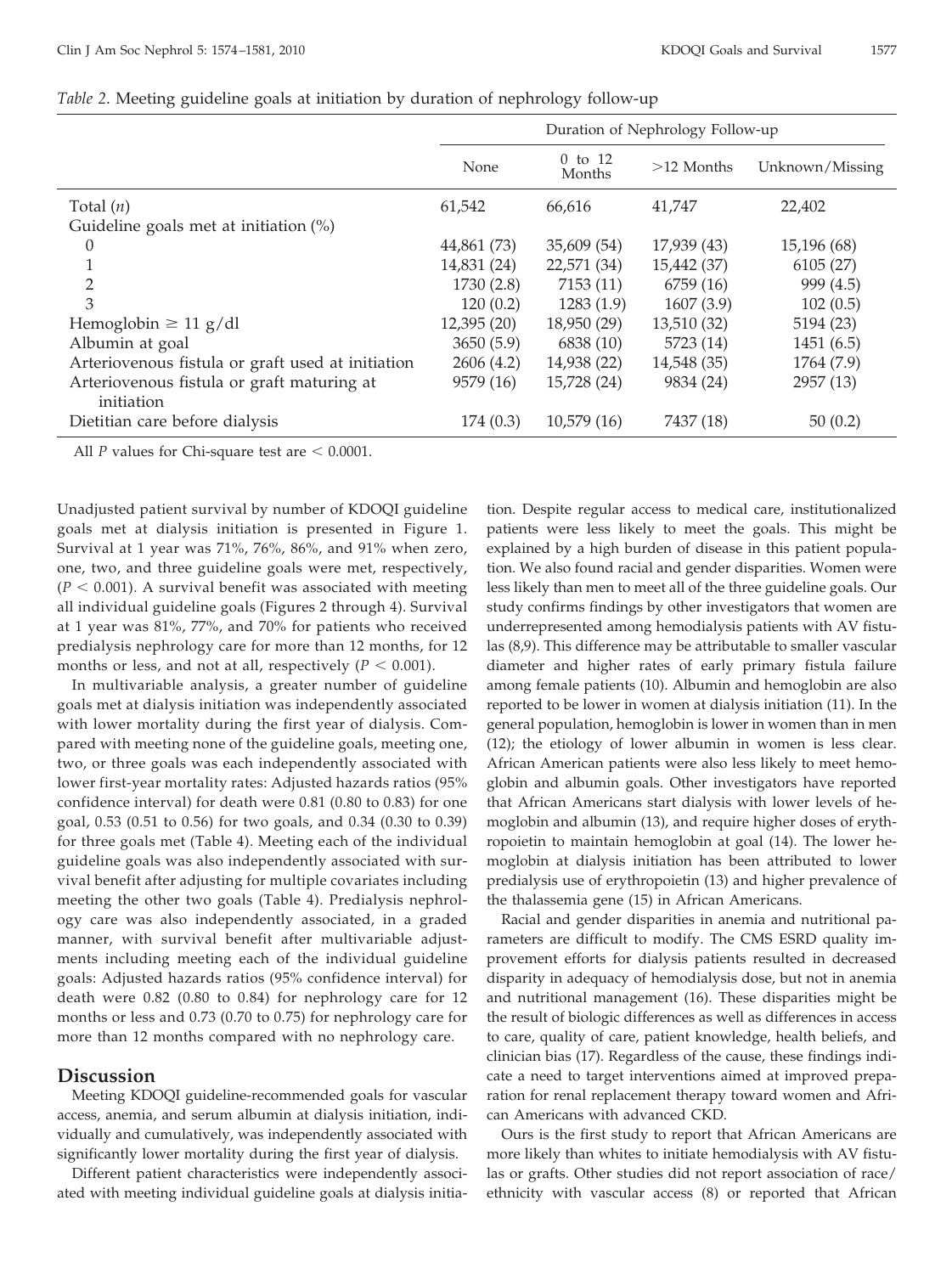| Variables             | Arteriovenous Fistula or<br>Arteriovenous Graft<br>RR (95% CI) <sup>c</sup> | Hemoglobin<br>$\geq$ 11 g/dl<br>RR (95% CI) <sup>c</sup> | Albumin at Goal <sup>b</sup><br>RR (95% CI) <sup>c</sup> |
|-----------------------|-----------------------------------------------------------------------------|----------------------------------------------------------|----------------------------------------------------------|
| Age (per 5 years)     | $1.03$ (1.02 to 1.03)                                                       | $1.03(1.03 \text{ to } 1.04)$                            | $1.00$ (0.99 to 1.00)                                    |
| <b>Sex</b>            |                                                                             |                                                          |                                                          |
| Men                   | Reference                                                                   | Reference                                                | Reference                                                |
| Women                 | $0.77$ (0.75 to 0.79)                                                       | $0.90$ (0.88 to 0.92)                                    | $0.87$ (0.84 to 0.90)                                    |
| Race                  |                                                                             |                                                          |                                                          |
| White                 | Reference                                                                   | Reference                                                | Reference                                                |
| African American      | 1.10 (1.07 to 1.14)                                                         | $0.76$ (0.74 to 0.78)                                    | $0.85$ (0.82 to 0.88)                                    |
| Asian                 | 1.17 (1.10 to 1.24)                                                         | $1.05(0.99 \text{ to } 1.10)$                            | 1.00 (0.92 to 1.08)                                      |
| Native American/other | $1.02$ (0.91 to 1.14)                                                       | $0.95$ (0.86 to 1.05)                                    | $0.65$ (0.55 to 0.78)                                    |
| Cause of ESRD         |                                                                             |                                                          |                                                          |
| <b>Diabetes</b>       | Reference                                                                   | Reference                                                | Reference                                                |
| Hypertension          | 0.98 (0.94 to 1.02)                                                         | $1.08(1.04 \text{ to } 1.11)$                            | 1.49 (1.41 to 1.56)                                      |
| Glomerulonephritis    | $1.00$ (0.94 to 1.06)                                                       | $1.09$ (1.04 to 1.15)                                    | $1.25(1.16 \text{ to } 1.34)$                            |
| Other                 | $0.81$ (0.78 to 0.85)                                                       | 1.00 (0.97 to 1.04)                                      | $1.37(1.30 \text{ to } 1.45)$                            |
| Comorbid conditions   |                                                                             |                                                          |                                                          |
| <b>ASHD</b>           | $0.95(0.92 \text{ to } 0.98)$                                               | $1.02$ (0.99 to 1.05)                                    | 1.04 (1.00 to 1.09)                                      |
| <b>CHF</b>            | $0.70$ (0.68 to 0.72)                                                       | $0.84$ (0.82 to 0.86)                                    | $0.73$ (0.70 to 0.76)                                    |
| <b>PVD</b>            | 0.92 (0.89 to 0.96)                                                         | $0.92$ (0.89 to 0.95)                                    | 0.87 (0.83 to 0.92)                                      |
| CVA/TIA               | 1.04 (0.99 to 1.08)                                                         | $1.09$ (1.05 to 1.13)                                    | $0.97$ (0.92 to 1.03)                                    |
| Functional status     |                                                                             |                                                          |                                                          |
| ADL help              | $0.81$ (0.77 to 0.86)                                                       | 0.95(0.91 to 0.99)                                       | $0.80$ (0.75 to 0.87)                                    |
| Institutionalized     | $0.74$ (0.70 to 0.79)                                                       | $0.97$ (0.92 to 1.01)                                    | $0.58$ (0.53 to 0.64)                                    |
| Employed              | $1.09$ (1.04 to 1.14)                                                       | 1.08 (1.04 to 1.13)                                      | 1.33 (1.26 to 1.40)                                      |
| Body mass index       | $1.01$ (1.01 to 1.01)                                                       | $1.00$ (1.00 to 1.00)                                    | $1.00$ (1.00 to 1.01)                                    |
| eGFR                  | $1.00$ (1.00 to 1.00)                                                       | 1.04 (1.04 to 1.04)                                      | $0.99(0.99 \text{ to } 1.00)$                            |
| Erythropoietin use    | 1.70 (1.65 to 1.75)                                                         | $1.10$ (1.07 to 1.12)                                    | 1.12 (1.08 to 1.16)                                      |
| Nephrology care       |                                                                             |                                                          |                                                          |
| 0 to 12 months        | 4.64 (4.42 to 4.86)                                                         | 1.42 (1.38 to 1.46)                                      | 1.74 (1.66 to 1.82)                                      |
| $>12$ months          | 7.97 (7.59 to 8.37)                                                         | $1.67$ (1.61 to 1.73)                                    | 2.29 (2.18 to 2.41)                                      |
| None                  | Reference                                                                   | Reference                                                | Reference                                                |
| Missing               | 1.79 (1.67 to 1.92)                                                         | 1.11 (1.06 to 1.17)                                      | 1.16 (1.07 to 1.25)                                      |

*Table 3.* Associations of individual guideline goals achieved at dialysis initiation<sup>a</sup>

RR, relative risk.

<sup>a</sup>The logistic regression method was used to assess associations of meeting the individual guideline goals at dialysis initiation.

 $b \ge 4.0$  g/dl when the method of measurement was bromcresol green or unspecified or  $\ge 3.7$ g/dl when the method of measurement was bromcresol purple.

<sup>c</sup>Also adjusted for history of hypertension, diabetes, cancer, chronic obstructive pulmonary disease, inability to ambulate and transfer, smoking, alcohol use, drug use, dietitian follow-up, and insurance at dialysis initiation.

American dialysis patients were less likely to use a catheter and more likely to use an AV graft compared with white patients (18). One might speculate that African Americans are more likely to live in large urban centers with good access to vascular surgery services.

The low frequency of patients meeting KDOQI guideline goals at dialysis initiation suggests opportunity for improvement. In our cohort, 18% of patients started dialysis with AV fistulas or grafts, 26% with hemoglobin  $\geq 11$  g/dl, and 9.2% with albumin at goal. The proportions of patients who met guideline goals were much lower than reported for incident patients who survived on dialysis for at least 4 to 6 months

(5,6). Among incident participants in the international Dialysis Outcomes and Practice Patterns Study, 29.7% started dialysis with AV fistulas or grafts, hemoglobin was  $\geq 11$  g/dl for 41%, and albumin was  $\geq$ 3.5 g/dl for 60% (19). Because over 95% of incident hemodialysis patients who initiated dialysis between June 2005 and May 2007 in the US were included in our cohort, the numbers reported in this study accurately reflect the far less than optimal state of dialysis preparedness in the US.

Our findings are in agreement with findings from previous investigations that reported that achieving clinical performance targets for hemoglobin and serum albumin and using fistulas for vascular access were associated with reduced deaths among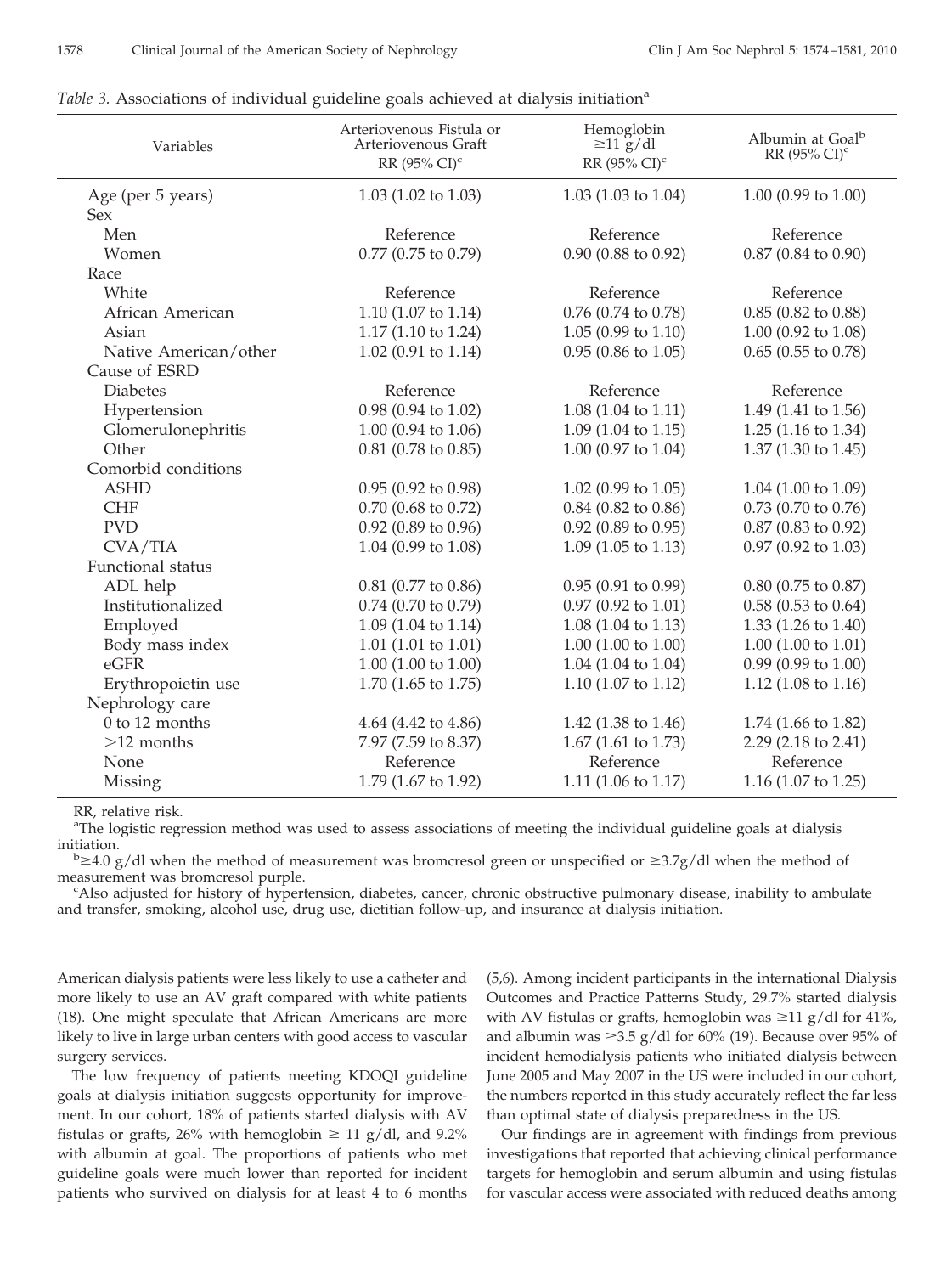

*Figure 1.* Survival during the first year of hemodialysis by a number of guideline goals achieved at dialysis initiation (unadjusted Kaplan-Meyer survival curves).



*Figure 2.* Survival during the first year of hemodialysis by dialysis access at initiation (unadjusted Kaplan-Meyer survival curves). AVF, arteriovenous fistula; AVG, arteriovenous graft.



*Figure 3.* Survival during the first year of hemodialysis by meeting or not meeting the KDOQI anemia guideline goal (hemoglobin  $\geq 11$  g/dl) at dialysis initiation (unadjusted Kaplan-Meyer survival curves).

dialysis patients  $(4-6)$ . While previous studies included prevalent dialysis patients or those who survived on dialysis for at least 4 to 6 months, our follow-up began at dialysis initiation,



*Figure 4.* Survival during the first year of hemodialysis by meeting or not meeting the KDOQI albumin guideline goal  $(\geq 4.0 \text{ g}/\text{d}$  when the method of measurement was bromcresol green or unspecified or  $\geq$ 3.7 g/dl when the method of measurement was bromcresol purple) at initiation (unadjusted Kaplan-Meyer survival curves).

and our results suggest that meeting guideline goals at initiation is associated with greater survival during the first year of dialysis, when the risk of mortality is highest. Current evidence suggests that after dialysis initiation, the proportion of patients who meet guideline goals increases (6). Average time to target hemoglobin for dialysis patients is only 1.3 months (14). Therefore, values obtained after 4 to 6 months on dialysis are more likely to reflect a homogenous protocol-based approach to treatment practiced by dialysis facilities rather than more variable predialysis care. Patients receiving in-center hemodialysis receive regular medical care that provides most interventions. Before CKD patients begin dialysis, access to care and quality of care is widely variable. To date, a large effort has been made to improve the quality of care provided to patients on renal replacement therapy, with resultant improvement in prevalent patient outcomes (20). Unfortunately, there is much less emphasis on improving predialysis care. Findings from our study underscore the need to identify measures to decrease variability and improve quality of predialysis care.

We found a graded survival benefit associated with longer duration of predialysis nephrology care. While prior studies defined "early referral" as 3 to 6 months before dialysis initiation (21–25), we found that nephrology care for more than 12 months, compared with less than 12 months, is associated with greater likelihood of meeting evidence-based guideline goals and improved survival during the first year of dialysis. Optimal duration of predialysis nephrology care remains to be determined. Of particular concern, even among patients who received nephrology care for more than 12 months, KDOQI guideline adherence was alarmingly low: 43% met zero, 37% met one, 16% met two, and only 4% met all three KDOQI guideline goals at dialysis initiation. Our study reveals extensive opportunity for improvement in patient care provided by nephrologists. Further research is needed, focusing on defining barriers to adequate postreferral care and on developing interventions aimed at improving the quality of postreferral care.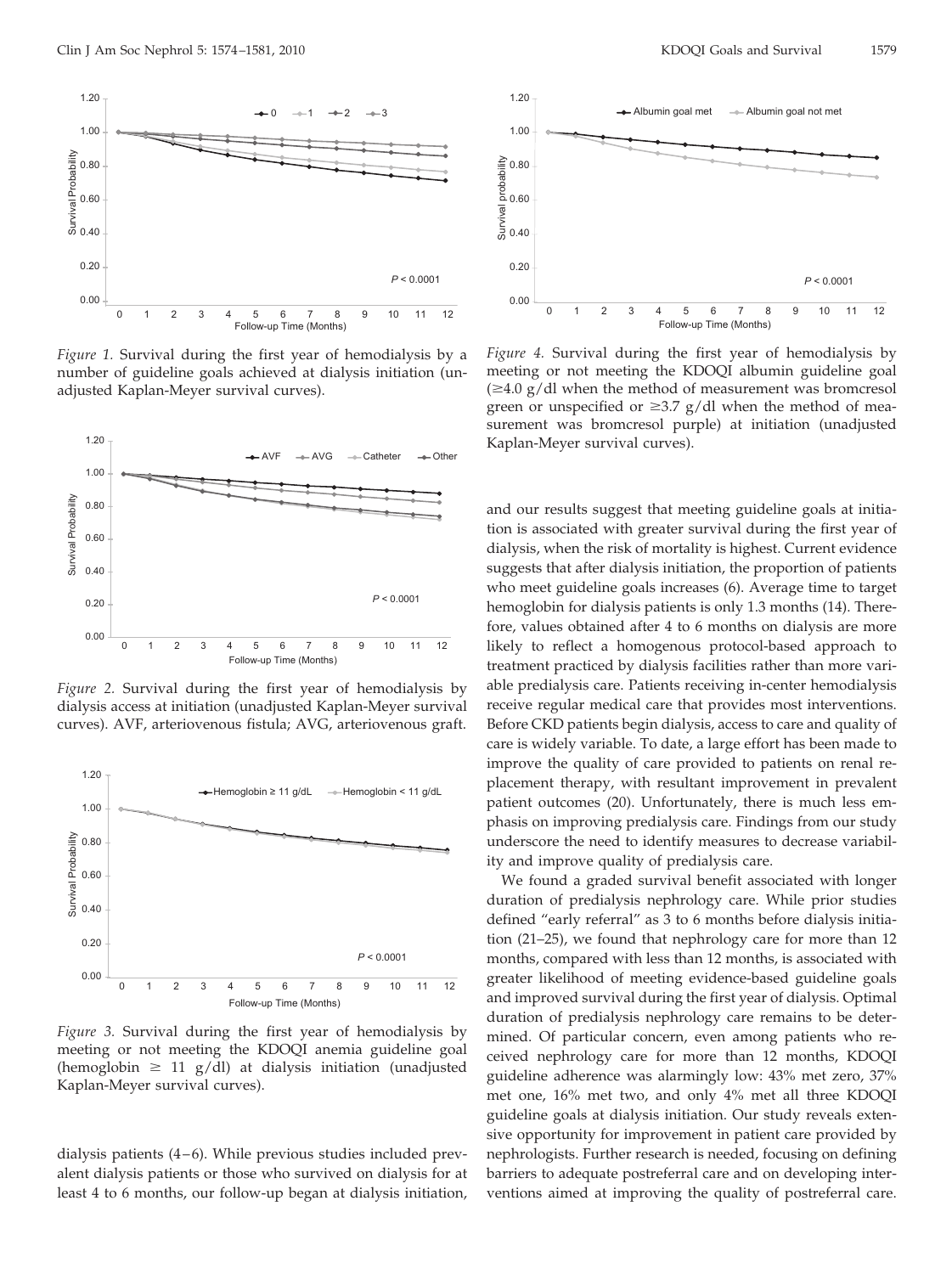| Guideline Goals at Initiation                             | HR (CI)<br>P<br>Unadjusted |          | HR (CI) Adjusted              |          |
|-----------------------------------------------------------|----------------------------|----------|-------------------------------|----------|
| Number met <sup>a</sup>                                   |                            |          |                               |          |
| 0                                                         |                            |          |                               |          |
|                                                           | $0.79$ (0.78 to 0.81)      | < 0.0001 | $0.81$ (0.80 to 0.83)         | < 0.0001 |
| ∍                                                         | $0.45$ (0.43 to 0.47)      | < 0.0001 | $0.53(0.51 \text{ to } 0.56)$ | < 0.0001 |
| 3                                                         | $0.26$ (0.23 to 0.30)      | < 0.0001 | $0.34$ (0.30 to 0.39)         | < 0.0001 |
| Arteriovenous fistula or arteriovenous graft <sup>b</sup> | $0.43$ (0.42 to 0.45)      | < 0.0001 | $0.56$ (0.54 to 0.58)         | < 0.0001 |
| Hemoglobin at goal <sup>b,c</sup>                         | $0.94$ (0.92 to 0.96)      | < 0.0001 | $0.94$ (0.92 to 0.96)         | < 0.0001 |
| Albumin at goal <sup>b,d</sup>                            | $0.52$ (0.50 to 0.54)      | < 0.0001 | $0.67$ (0.65 to 0.70)         | < 0.0001 |

|  | Table 4. Hazard ratios for first-year mortality by number of KDOQI guideline goals met at dialysis initiation |  |
|--|---------------------------------------------------------------------------------------------------------------|--|
|  |                                                                                                               |  |

<sup>a</sup>Cox proportional hazards models adjusted for age, sex, race, body mass index, smoking, alcohol use, drug dependence, cause of end-stage renal disease, functional status (inability to ambulate or transfer, assistance with activities of daily living, institutionalization, employment at the time of end-stage renal disease onset), comorbid conditions (history of atherosclerotic heart disease, congestive heart failure, cerebrovascular accident, peripheral vascular disease, hypertension, diabetes, chronic obstructive pulmonary disease, cancer), and predialysis nephrology and dietitian care. <sup>b</sup>

<sup>b</sup>Cox proportional hazards models adjusted for the above variables with arteriovenous fistula or graft used at initiation, hemoglobin  $> 11$  g/dl, and albumin at goal replacing the "number of guidelines achieved at initiation" variable.

"Goal: Hemoglobin  $> 11$  g/dl.

<sup>d</sup>Goal: Albumin  $\geq 4.0$  g/dl when the method of measurement was bromcresol green or unspecified or  $\geq 3.7$  g/dl when the method of measurement was bromcresol purple.

Potential interventions may include use of case managers and multidisciplinary clinics to improve attainment of clinical performance measures in patients with CKD who are likely to need dialysis.

This study was performed in a large national cohort of incident dialysis patients. The study period followed the widespread implementation of KDOQI guidelines and provides current information. Despite its strengths, this study has several limitations inherent in observational studies. Causality cannot be inferred. More severe illness, unidentified comorbidity, acuity, or noncompliance might explain some of the poor outcomes among patients who did not meet guideline goals at initiation. Despite adjustment for multiple covariates known to be associated with outcomes in dialysis patients, residual bias due to unmeasured confounders likely remains. The finding of an association between meeting the hemoglobin goal of  $\geq$ 11 g/dl at dialysis initiation and better survival should be interpreted with caution. We chose targets recommended by the KDOQI guidelines at the time of care for the patient cohort to define guideline goal attainment. Several recent trials revealed no survival advantage and evidence of harm from efforts to achieve higher hemoglobin levels in patients with CKD (26 –28). In our cohort, 7006 (12.3%) patients who were treated with erythropoietin before dialysis initiation had hemoglobin levels  $>12$  g/dl. We used meeting the hemoglobin goal as the best surrogate for quality of predialysis medical care. In addition, our data were limited by a single measurement of laboratory values used to define guideline goal achievement, and methods for obtaining the values were not standardized. No data on control of bone metabolism parameters were available for analysis. Missing data were interpreted as not meeting the guideline goal. Furthermore, nephrology and dietitian care, as reported by patients' physicians on the Medical Evidence Report (form CMS-2728), was used in our models and in previous publications, but not validated (21).

In conclusion, this study suggests a graded association between meeting evidence-based guideline goals at initiation of dialysis and lower mortality during the first year of dialysis. We also report alarmingly poor guideline goal attainment at dialysis initiation in the US, even among patients seeing a nephrologist. Clinical practices associated with meeting evidence-based guideline goals before dialysis initiation should be identified and implemented to improve early patient outcomes on dialysis.

## **Acknowledgments**

This study was performed as a deliverable under contract no. HHSN267200715002C (National Institute of Diabetes and Digestive and Kidney Diseases, National Institutes of Health, Bethesda, MD). The work was supported in part by a grant from the Minneapolis VA Center for Epidemiologic and Clinical Research (CECR) #04S-CRCOE-001 (Y.S.). The authors have no conflicts of interest with its subject matter. The authors wish to thank Beth Forrest, Shane Nygaard, and Nan Booth, MSW, MPH, of the United States Renal Data System, for regulatory assistance, manuscript preparation, and manuscript editing, respectively.

## **Disclosures**

None.

## **References**

- 1. U.S. Renal Data System: *USRDS 2009 Annual Data Report: Atlas of Chronic Kidney Disease & End-Stage Renal Disease in the United States*, 2009 ed, Bethesda MD, National Institutes of Health, National Institute of Diabetes and Digestive and Kidney Diseases, 2009
- 2. Gilbertson DT, Liu J, Xue JL, Louis TA, Solid CA, Ebben JP, Collins AJ: Projecting the number of patients with endstage renal disease in the United States to the year 2015. *J Am Soc Nephrol* 16: 3736 –3741, 2005
- 3. National Kidney Foundation: NKF K/DOQI Guidelines: